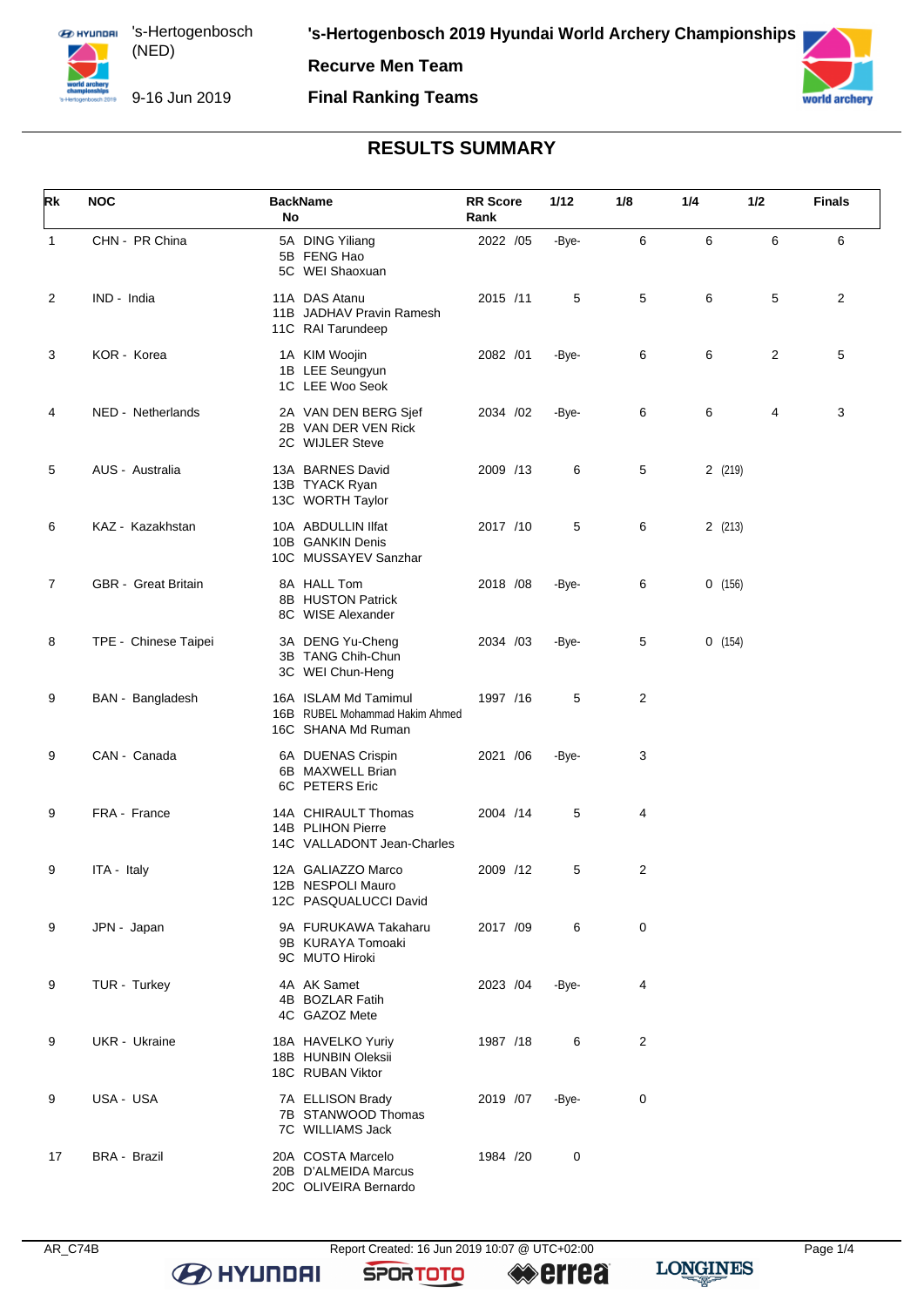#### **Final Ranking Teams**



## **RESULTS SUMMARY**

| Rk | <b>NOC</b>           | <b>BackName</b><br>No                                                                             | <b>RR</b> Score<br>Rank | 1/12 | 1/8 | 1/4 | 1/2 | Finals |
|----|----------------------|---------------------------------------------------------------------------------------------------|-------------------------|------|-----|-----|-----|--------|
| 17 | ESP - Spain          | 17A ACHA Pablo<br>17B ALVARINO GARCIA Miguel<br>17C CASTRO Daniel                                 | 1990 /17                | 3    |     |     |     |        |
| 17 | FIN - Finland        | 23A PIIPPO Samuli<br>23B TEKONIEMI Antti<br>23C VIKSTROM Antti Olavi                              | 1964 /23                | 4    |     |     |     |        |
| 17 | GER - Germany        | 19A KAHLLUND Florian<br>19B RIEGER Cedric<br>19C WECKMUELLER Maximilian                           | 1987 /19                | 4    |     |     |     |        |
| 17 | IRI - IR Iran        | 24A ASHRAFI Sadegh<br>24B SHABANI Reza<br>24C VAZIRI TEYMOORLOOEI Milad                           | 1961 /24                | 0    |     |     |     |        |
| 17 | MAS - Malaysia       | 21A MOHAMAD Khairul Anuar<br>21B NOR HASRIN Muhammad Akmal<br>21C ZOLKEPELI Muhamad Zarif Syahiir | 1979 /21                | 4    |     |     |     |        |
| 17 | NOR - Norway         | 22A HAGEN Paul Andre<br>22B HASTHI Sander Thorbjornsen<br>22C NESTENG Baard                       | 1976 /22                | 1    |     |     |     |        |
| 17 | RUS - Russia         | 15A IRDYNEEV Erdem<br>15B MAKHNENKO Artem<br>15C TSYNGUEV Beligto                                 | 2002 /15                | 0    |     |     |     |        |
| 25 | CZE - Czech Republic | 25A EBERMANN Erik<br>25B HAMOR Martin<br>25C TERMER Jaromir                                       | 1961 /25                |      |     |     |     |        |
| 26 | THA - Thailand       | 26A SOITHONG Aitthiwat<br>26B THAMWONG Witthaya<br>26C THEPNA Denchai                             | 1959 /26                |      |     |     |     |        |
| 27 | BEL - Belgium        | 27A ADRIAENSEN Ben<br>27B DE BACKER Kurt<br>27C ROOS Senna                                        | 1958 /27                |      |     |     |     |        |
| 28 | SUI - Switzerland    | 28A FABER Florian<br>28B KALAPURAYIL Rajan<br>28C RUFER Thomas                                    | 1956 /28                |      |     |     |     |        |
| 29 | COL - Colombia       | 29A BETANCUR Daniel<br>29B PILA Andres<br>29C PINEDA Daniel Felipe                                | 1953 /29                |      |     |     |     |        |
| 30 | POR - Portugal       | 30A CARNEIRO Nuno<br>30B GONCALVES Luis<br>30C MATOS Tiago                                        | 1953 /30                |      |     |     |     |        |
| 31 | MEX - Mexico         | 31A ALVARADO SANTIN Angel David<br>31B ALVAREZ Luis<br>31C BOARDMAN Ernesto                       | 1948 /31                |      |     |     |     |        |
| 32 | INA - Indonesia      | 32A AGATHA Riau Ega<br>32B PURNAMA Hendra<br>32C RAFI ADIPUTRO Ryan                               | 1946 /32                |      |     |     |     |        |
| 33 | LUX - Luxembourg     | 33A HENCKELS Jeff<br>33B KLEIN Joe<br>33C KLEIN Pit                                               | 1943 /33                |      |     |     |     |        |
| 34 | AUT - Austria        | 34A GSTOETTNER Andreas<br>34B MACHER David<br>34C SCHWEIGHOFER Julian                             | 1937 /34                |      |     |     |     |        |

**B** HYUNDAI

AR\_C74B Report Created: 16 Jun 2019 10:07 @ UTC+02:00

**SPORTOTO** 

**errea** 

**LONGINES**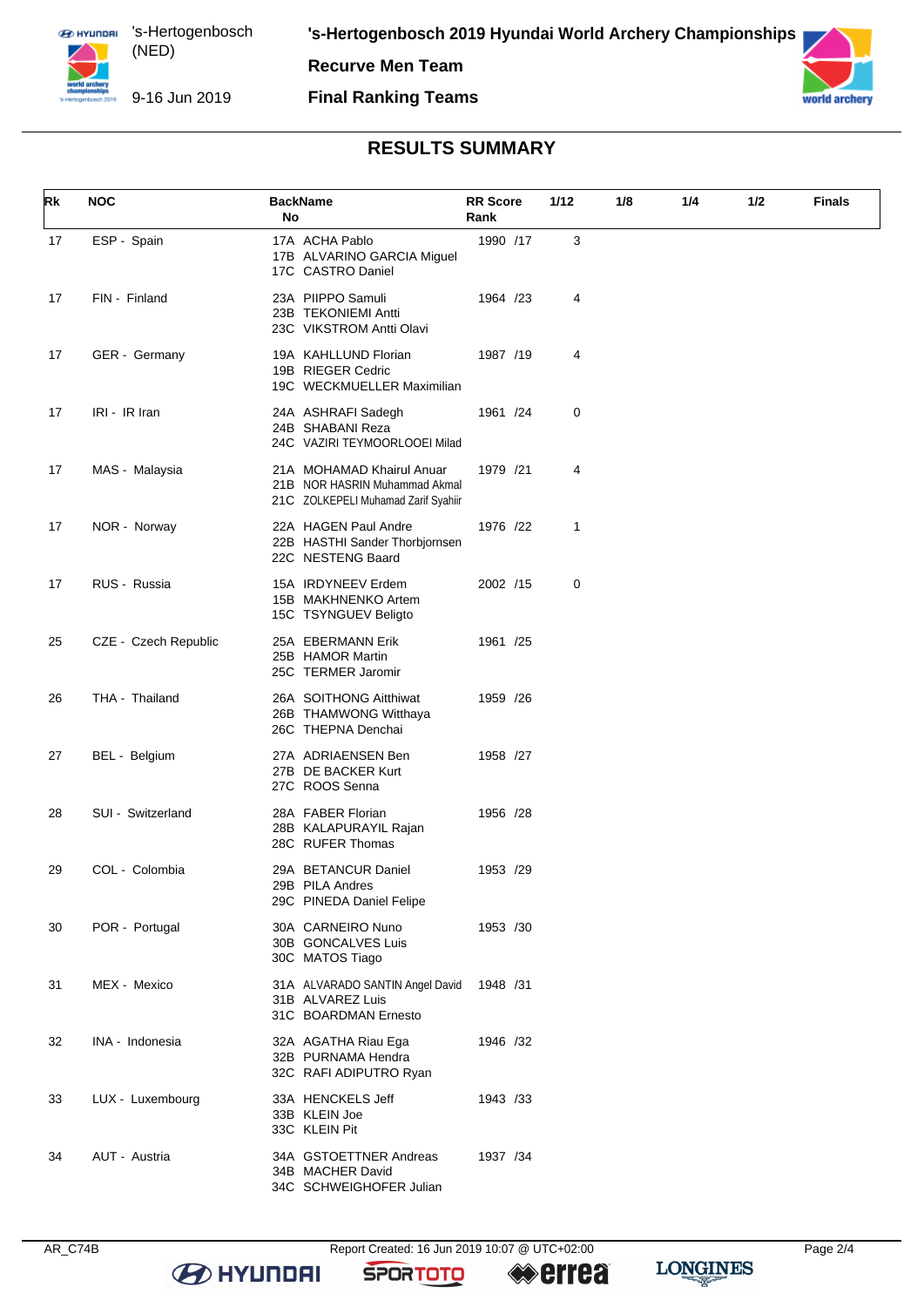

#### **Final Ranking Teams**



### **RESULTS SUMMARY**

| Rk | <b>NOC</b>             | <b>BackName</b><br>No                                                                                 | <b>RR Score</b><br>Rank | 1/12 | 1/8 | 1/4 | 1/2 | Finals |
|----|------------------------|-------------------------------------------------------------------------------------------------------|-------------------------|------|-----|-----|-----|--------|
| 35 | CHI - Chile            | 35A AGUILAR Andres<br>35B PAINEVIL NAVARRO Juan<br>35C SOTO Ricardo                                   | 1937 /35                |      |     |     |     |        |
| 36 | MGL - Mongolia         | 36A BAASANKHUU Adiyasuren<br>36B BAATARKHUYAG Otgonbold<br>36C JANTSAN Gantugs                        | 1935 / 36               |      |     |     |     |        |
| 37 | POL - Poland           | 37A KASPROWSKI Oskar<br>37B SIERAKOWSKI Kacper<br>37C SZAFRAN Marek                                   | 1932 /37                |      |     |     |     |        |
| 38 | VIE - Vietnam          | 38A CHU Duc Anh<br>38B NGUYEN Dat Manh<br>38C NGUYEN Van Duy                                          | 1928 / 38               |      |     |     |     |        |
| 39 | <b>BLR</b> - Belarus   | 39A DALIDOVICH Pavel<br>39B FIRSAU Kiryl<br>39C LIAHUSHEV Alexander                                   | 1925 /39                |      |     |     |     |        |
| 40 | SLO - Slovenia         | 40A BIZJAK Rok<br>40B RAVNIKAR Ziga<br>40C STRAJHAR Gasper                                            | 1924 /40                |      |     |     |     |        |
| 41 | UZB - Uzbekistan       | 41A ALOVIDDIN Abdulboriy<br>41B GAFUROV Zokirjon<br>41C SODIKOV Jamshid                               | 1918 /41                |      |     |     |     |        |
| 42 | SRB - Serbia           | 42A BEATOVIC Aleksandar<br>42B STEFANOVIC Nikola<br>42C VELIMIROVIC Jovica                            | 1914 /42                |      |     |     |     |        |
| 43 | DEN - Denmark          | 43A BAGER Dennis<br>43B CASPERSEN Morten<br>43C HALSKOV Aske                                          | 1896 /43                |      |     |     |     |        |
| 44 | GEO - Georgia          | 44A MESTVIRISHVILI Zurab<br>44B MOSESHVILI Jaba<br>44C PKHAKADZE Lasha                                | 1892 /44                |      |     |     |     |        |
| 45 | SRI - Sri Lanka        | 45A AHANGAMA VIDANALAGE Suneth Chandana Abeygunasekara<br>45B DALPATADU Ravien<br>45C SAJEEV De Silva | 1883 / 45               |      |     |     |     |        |
| 46 | GUA - Guatemala        | 46A CASTRO Diego<br>46B FLOSSBACH Thomas<br>46C LOPEZ Jose Carlos                                     | 1882 / 46               |      |     |     |     |        |
| 47 | SVK - Slovakia         | 47A DUCHON Juraj<br>47B DUCHON Miroslav<br>47C HURBAN JR. Vladimir                                    | 1877 / 47               |      |     |     |     |        |
| 48 | HKG - Hong Kong, China | 48A CHUI Chun Man<br>48B NGAN Tung Chuen<br>48C WAN Chun Kit                                          | 1872 / 48               |      |     |     |     |        |
| 49 | IRL - Ireland          | 49A BYRNE Garrett<br>49B MALONE Daniel<br>49C TAYLOR Adam                                             | 1860 / 49               |      |     |     |     |        |
| 50 | ARM - Armenia          | 50A HAZARUMYAN Gevorg<br>50B MARTIROSYAN Hamlet<br>50C SHAHNAZARYAN Vasil                             | 1854 /50                |      |     |     |     |        |
| 51 | LTU - Lithuania        | 51A KOVALEVSKIJ Adrianas<br>51B MACERNIUS Dalius<br>51C SLIAUTERIS Modestas                           | 1835 / 51               |      |     |     |     |        |

**B** HYUNDAI

AR\_C74B Report Created: 16 Jun 2019 10:07 @ UTC+02:00 Page 3/4

**SPORTOTO** 

**errea** 

**LONGINES**